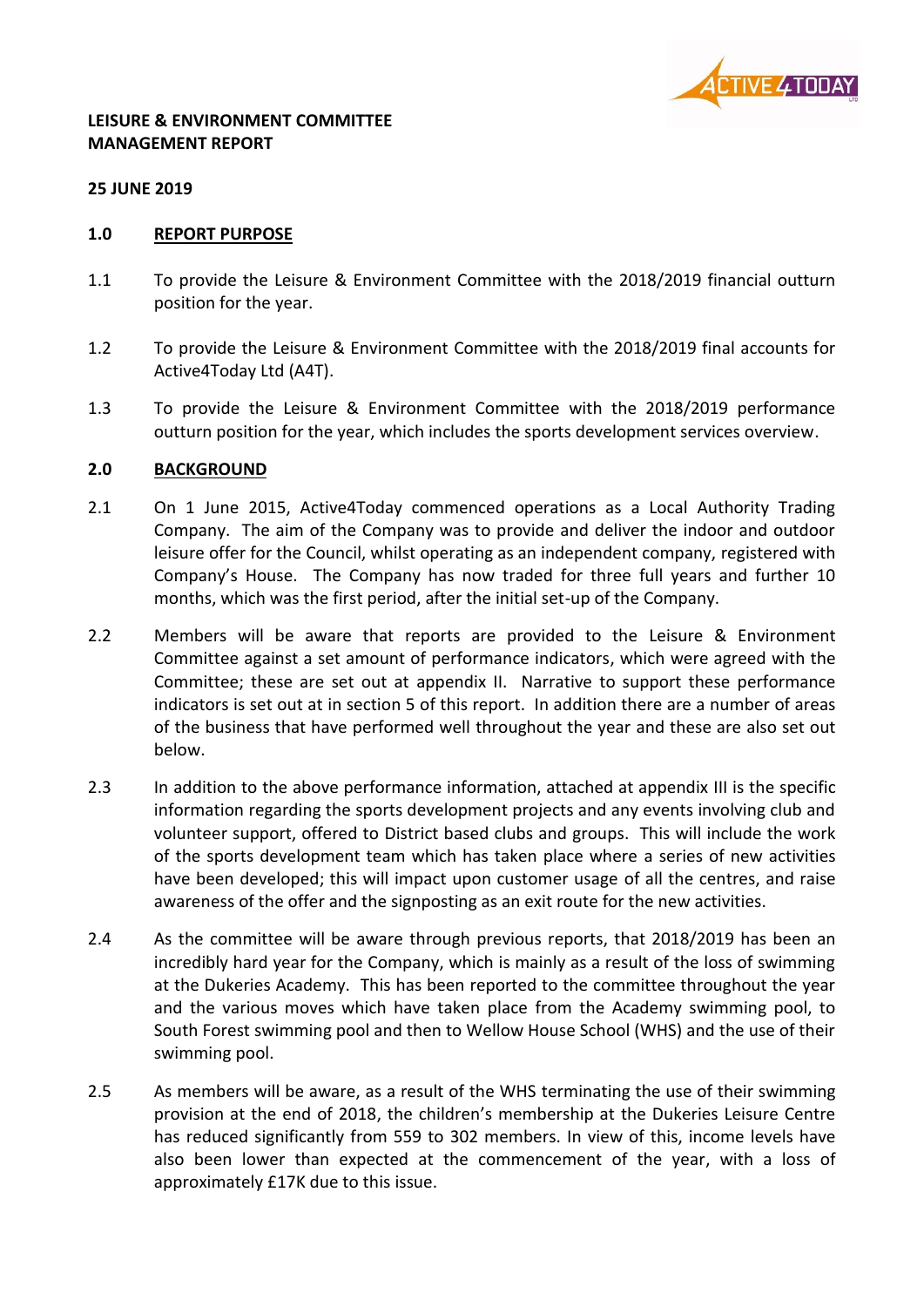- 2.6 However, the above position is better than expected and the Company have worked extremely hard to mitigate this loss by re-locating several members to activities at the Newark Sports and Fitness Centre and the Southwell Leisure Centre. In addition to this, additional dry-side activities have been offered at the Dukeries Leisure Centre and prices for memberships reduced, to incentivise the members to stay with their membership, while investigations into the new pool offer takes place.
- 2.7 While the reduction in junior members was expected, as the provision of swimming was removed from Ollerton, the loss to the adult membership was harder to understand, as it was unknown whether several adults only used the facility, as a result of their child using it. In view of this, the adult membership was monitored very closely. During 2018/2019, the adult membership at Ollerton reduced by 49 from 982 to 933. However, this was a reducing position before March 2018, as the swimming provision had been removed in July 2017. At its height in September 2017, the adult membership stood at 1,033. Based on its current position, there has been a net loss of 100 members during this time.
- 2.8 Members will be aware that throughout 2019/2020, A4T will be supporting the council to deliver the new swimming pool at the Dukeries Leisure Centre, in partnership with their chosen preferred delivery company. The feasibility work has recently commenced on site and the Company looks forward to developing the operational part of the process, with the Council in order to deliver an excellent facility for the customers of Newark & Sherwood.
- 2.9 During 2018/2019, A4T have been providing the Leisure & Environment Committee with regular financial and performance reports and below is the final outturn position of the Company for 2018/2019, in line with previous reports.

# **3.0 FINAL ACCOUNTS & FINANCIAL HIGHLIGHTED FROM 2018-2019 OUTTURN:**

3.1 Attached at Appendix I is the 2018/2019 final accounts for the Company and provides the Leisure & Environment Committee with information on the allocation of finance, throughout the period, 1 April 2018 to  $31<sup>st</sup>$  March 2019.

# 3.2 **Salaries Budgets: (excluding FRS102 adjustment) \*see note at 3.72**

| Original Budget £ | <b>Full Year Revised</b> | Actual £      | Variance to Original |
|-------------------|--------------------------|---------------|----------------------|
|                   | Budget £                 |               | Budget £             |
| £1,946,270        | £1,932,850               | £1,930,914.27 | £15,355.73 $(-)$     |

3.2.1 The in-year variance to the original budget of £15K is mainly due to staff vacancies across the company; however, this has been supported by underspends on the National insurance and Superannuation budgets, due to the unpredictable nature of relief and part time work. Increases have however, been experienced within the freelance instructor costs, which in the main are attributed to the new personal trainer programme, provided at the NSFC. The net effect of these savings and increased costs, have however, resulted in an overall net reduction in this area.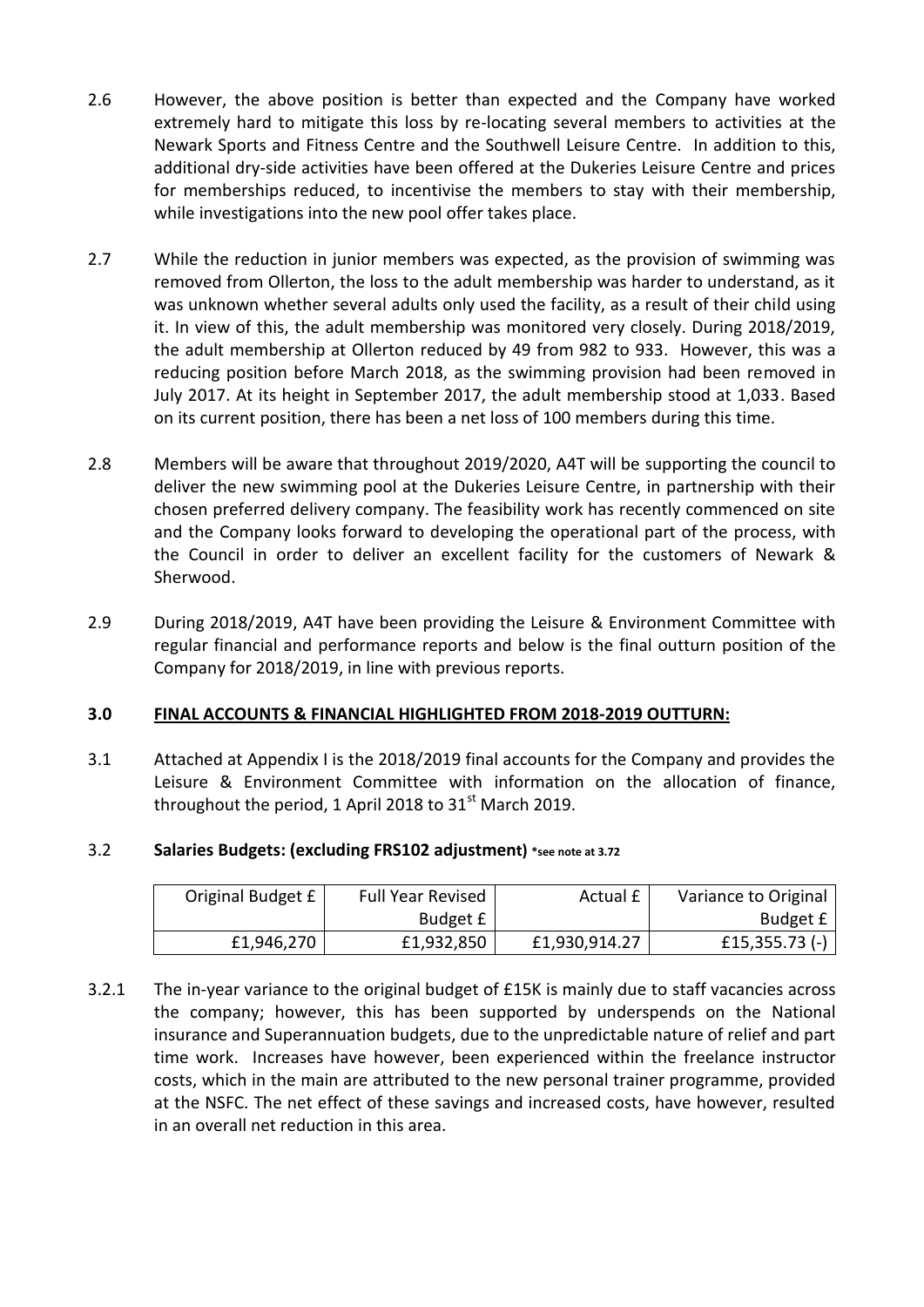# 3.3 **Premises Budgets:**

| Original Budget £ | <b>Full Year Revised</b> | Actual £    | Variance to Original |
|-------------------|--------------------------|-------------|----------------------|
|                   | Budget £                 |             | Budget £             |
| £399,940          | £457,540                 | £457,211.26 | £57,271.26           |

3.3.1 The increase in budget spend is in the main attributed to additional repair and maintenance costs across the company (£87K). Significant costs have been added as a result of the increased operational costs of NSFC. This is due to the high contractual maintenance work, which is required to the support the extensive mechanical and electrical equipment, which operates this facility. This includes, air conditioning, pool plant, the combined heat and power unit (CHP), ultra violet chemical dosing equipment and wide-ranging legionella checks, which are required for health and safety reasons. These costs have however, been off-set by savings within the utility budgets and mainly in electric, which can be attributed to the CHP unit.

# 3.4 **Supplies and Services Budgets: (excluding FRS102 adjustment) \*see note at 3.72**

| Original Budget £ | <b>Full Year Revised</b> | Actual £    | Variance to Original |
|-------------------|--------------------------|-------------|----------------------|
|                   | Budget £                 |             | Budget £             |
| £710,290          | £730,129                 | £713,208.27 | £2,918.27            |

- 3.4.1 The variance on the supplies and services budget is due to a number of small differences, on a number of accounting codes and which feed into this group. Additional expenditure has been made on equipment; this has included the contactless entry system and tablets for coaching staff, to assist with the management of the extensive children's membership programme. Additional Irrecoverable VAT has been charged to A4T in year and cost for the hire of facilities, due to the changes made to the Ollerton site and for using the Newark Academy to run AS4T courses.
- 3.4.2 Savings have however, been made on children's badges, with the introduction of technology and the new performance portfolios, which have been introduced and provided to each child; further information on this area is contained in the performance information below. Finally, there has been a small adjustment to the 2017-2018 accruals in year.

#### 3.5 **Income**:

| Original Budget £ | <b>Full Year Revised</b> | Actual £    | Variance to Original |
|-------------------|--------------------------|-------------|----------------------|
|                   | Budget $f$               |             | Budget £             |
| E2,976,550-       | E3,111,986               | -£3,105,495 | $-£128,945$          |

#### 3.5.1 The variance to original budget of (£129K) is made up of the following areas:-

 Adult direct debit membership, additional income equals £63K – This is in the main attributed to the NSFC, where the adult membership continues to grow, albeit at a lower rate than when the centre first opened.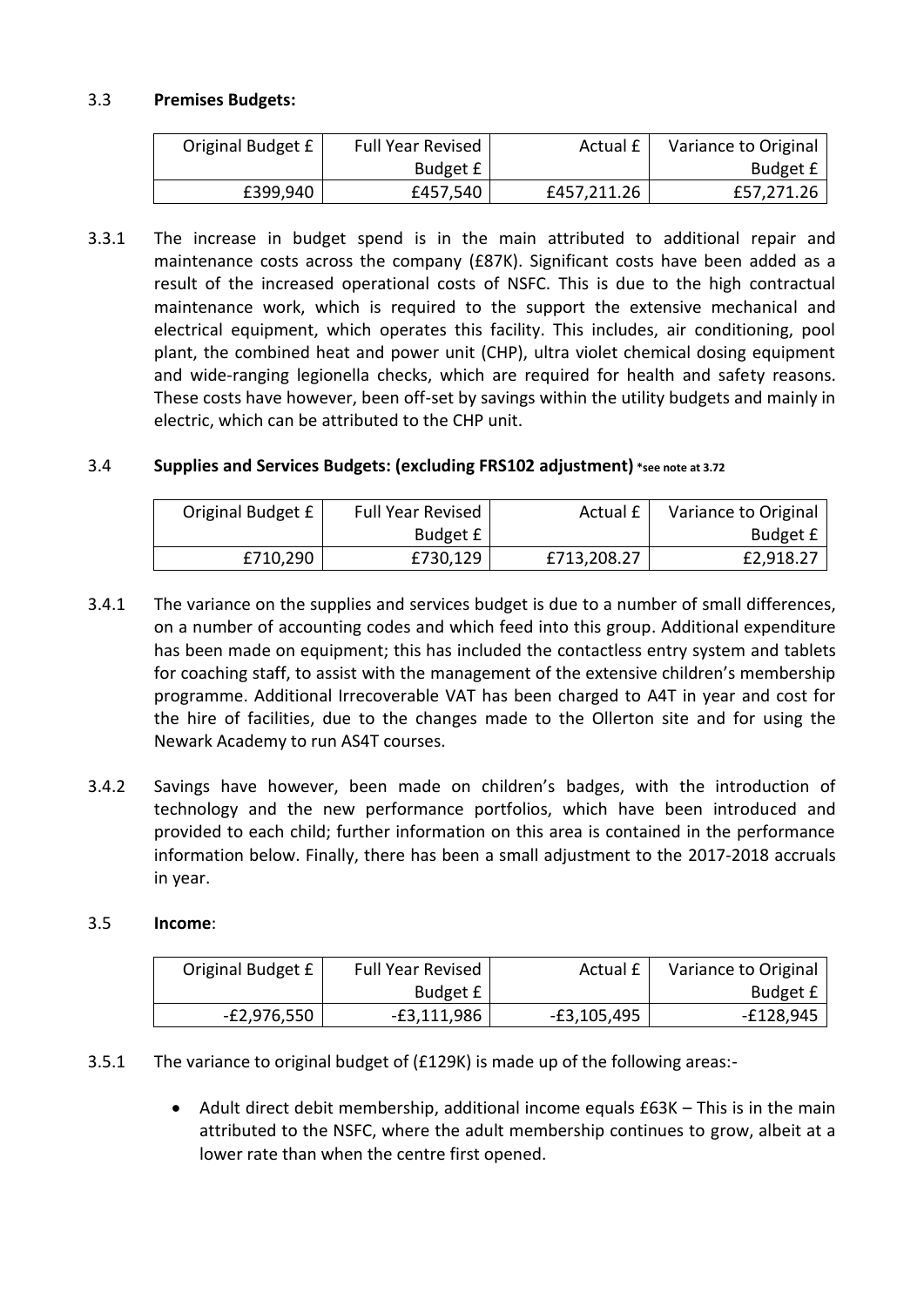- Personal trainer income of approximately £12K This is a new initiative which was introduced to NSFC and has proved beneficial for the Company. This is off-set however, by increased freelance costs for staff delivering this service, however, it has provided an overall net improvement and provides an additional service for the customers of A4T
- Additional miscellaneous income £24k This represents a SLA fee for services received from the Newark Academy, income for the sports development team, who have delivered a number of courses across the district and a refund from a utility company, who had previously over-charged the Company
- Southwell SLA Due to the lateness of agreeing the full management fee for 2018-2019 (specifically appertaining to the services provided to SLCT), an additional £30K was added to the full in-year revised budget, as this amount was redeemed from NSDC. Going forward the arrangement will change during 2019/2020, with the finance being received from both SLCT direct and the district council
- Additional wetside income £5K This increase is attributed to club and block booking increases at the NSFC
- Additional grant funding £9K This is a draw-down of finance, for the delivery of a sports specific programmes, delivered through the sports development team
- Children's XP income across all sites is down to original budget by £8K This is mainly due to the loss at DLC, however, as reported above, this figure was expected to be higher and has been mitigated, as a result of the excellent work by the staff, moving customers across site and improving the offer at DLC. Financially, increases in membership prices earlier within 2018, have assisted with the loss of income in this budget area; this is supported by improved upselling by on site staff, to identify the best package to suit the child's requirements
- Vending/equipment sales income down by £6K This is currently an on-going issue, due to the company which A4T were working with, going into liquidation

# 3.6 **Transfers from Balances:**

- 3.6.1 In January 2018, A4T reported to the L&E Committee that £75K would be required to be taken from their balances, to enable the company to manage its cash flow and budgets for the 2018-2019 accounting year.
- 3.6.2 However, during the year, due to a number of positive income generating initiatives across the company (including the increase of £30K attributed to the SLCT, SLA) and a reduction in several expenditure items across various budget groups, the predicted cash flow shortfall of £75K, has moved to a surplus of £22K in year. Additional balances have been used from previous receipts in advance, to support the development of the marketing and communications of the company.

# 3.7 **Highlighted Areas Taken From the 2018/2019 Final Accounts:**

3.7.1 During the year, Members will note that there has been a change of Director within the Company, with Kirsty Cole stepping down as a Director of A4T, due to John Robinson taking the role of Chief Executive for the Council, which also provided John with a position on the A4T Board. John was appointed during July 2018.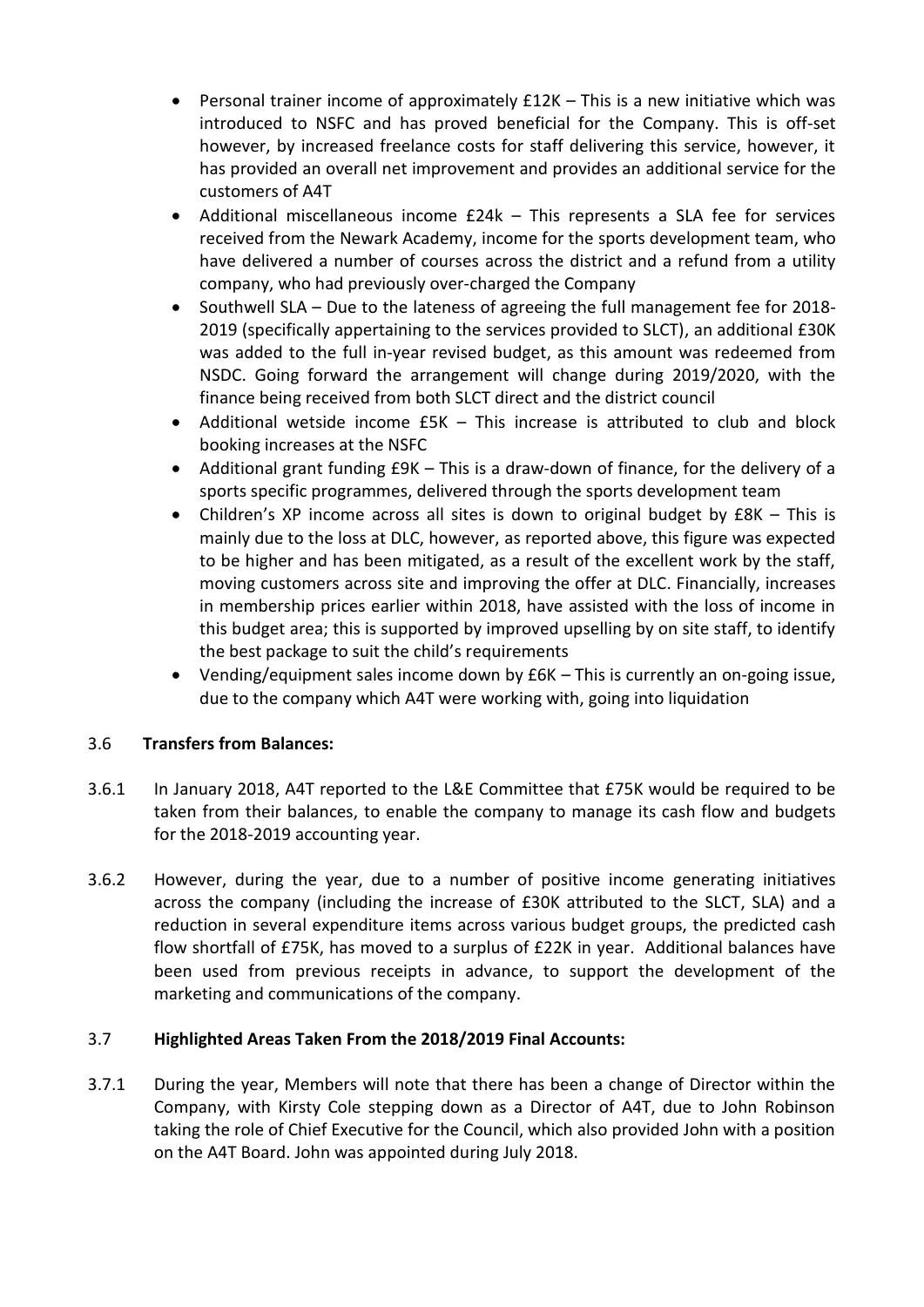3.7.2 During the final account process and in consultation with the external accountants, external audit and the Council, there has been a new approach applied, to how the pension deficit is recorded in the accounts. The legislation that drives these accounting practices is FRS 102**.** This means that in the 'trading profit and loss account' there are costs totalling £283K, which relate to the 'defined benefit pension scheme' and this figure can be seen in the final accounts statement, creating a deficit in year of £261K. This however, masks the real in year trading surplus of the Company, which is showing £22k. In addition there is an actuarial gain of £245K, relating to assumptions around finance and demographics, which can be seen in the 'Other Comprehensive Income' account. The net effect of the pension income and expenditure, on this year's balance sheet is £38K, increasing the pension deficit to £2,927,000. The details of these can be seen in the 'Income Statement', the 'Other Comprehensive Income' account and the 'Directors' report.

# 3.8 **Balance Sheet:**

- 3.8.1 **Assets** Stock, debtors and cash. Debtors include the treasury management finance/loan, which is held by the Council on behalf of A4T and invested by the Council's Finance Business Unit; this equates to £560K. The debtors figure also includes debtor invoices outstanding as at 31-03-2019 totalling £80K.
- 3.8.2 **Liabilities** Provision has been made to pay outstanding suppliers £268K. Liabilities also include commitments in year of £21K and receipts in advance £50K.
- 3.8.3 **Net Pensions Liability** This has increased in year by £38K, as reported above in para 3.72
- 3.8.4 **Reserves** The in-year trading surplus of £22K has been added to the reserves balances and total usable reserves held by A4T Ltd. As at 31-03-2019, the total usable reserve is £400K and the breakdown can be seen below.
	- $\bullet$  R&R reserve = £187,002
	- R&R development Reserve = £70,000
	- Contingency Reserve =  $£143,127$
	- **Total usable reserve = £400,129**

**Unusable Reserves** – The Pension reserve has increased by £38K and now totals a deficit of £2,927,000

#### 3.9 **Audit Process:**

- 3.9.1 As part of the agreement made during 2017/2018, Active4Today have procured the services of Wrightvigar to undertake an audit of the A4T accounts before being provided to the Council, for incorporation into the Consolidated Group Accounts for the organisation. This continues as an ongoing process going forward. A meeting was convened with WrightVigar on 25th January 2019, where the audit timetable was agreed for this year.
- 3.9.2 The committee will note the independent audit conclusion has been provided by Wrightvigar, which states the accounts: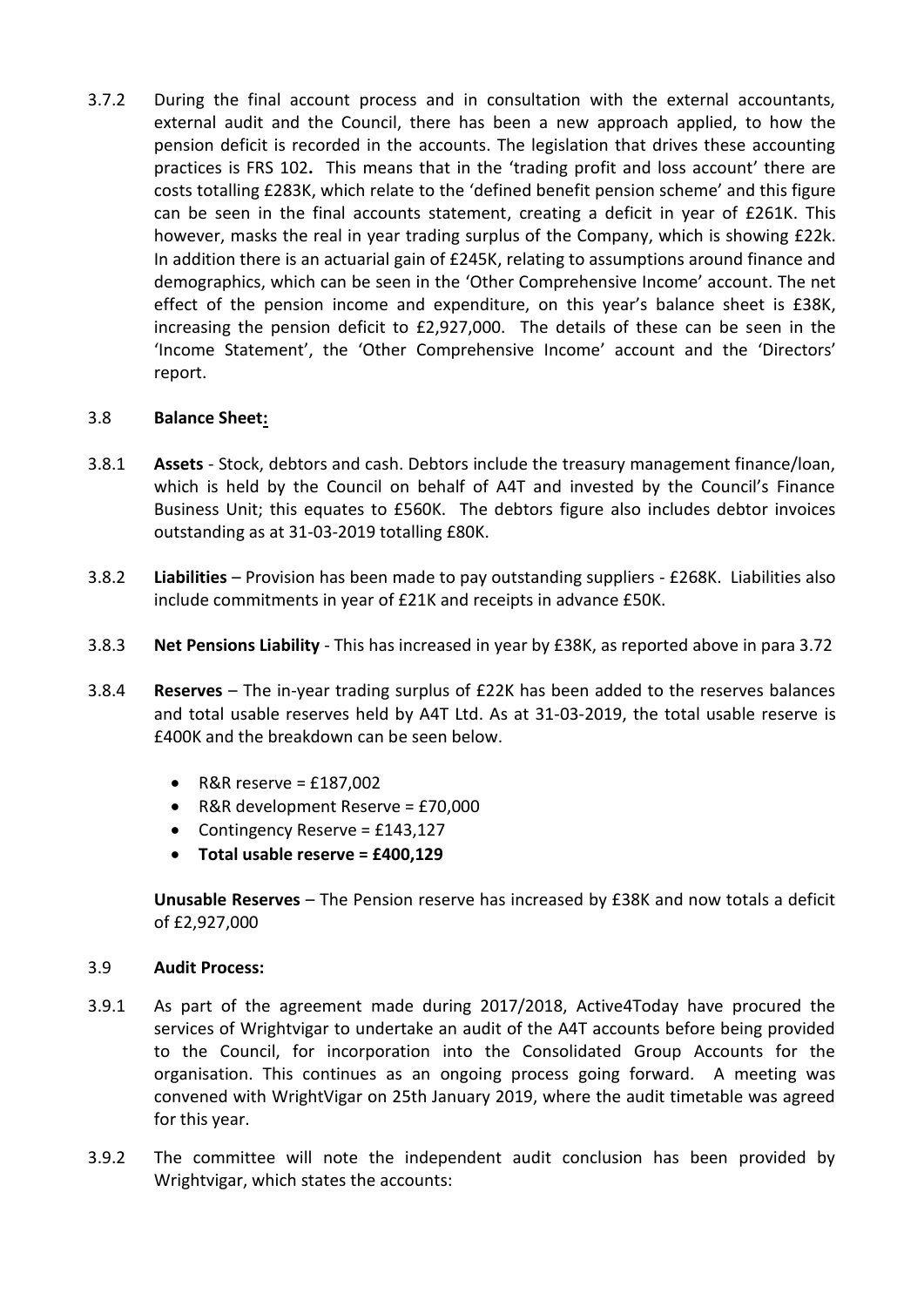- give a true and fair view of the state of the Company's affairs as at 31 March 2019 and of its deficit for the year then ended
- have been properly prepared in accordance with United Kingdom Generally Accepted Accounting Practice
- Have been prepared in accordance with the requirements of the Companies Act 2006
- 3.9.3 The auditors have provided additional advice and support on the deferred pensions benefit scheme and have added supplementary lines of explanation within the accounts. This is to assist readers to work through the complicated nature of the pensions and the calculations which support this.
- 3.9.4 Due to the changes in the layout of the accounts and the addition of the pension liability to the profit and loss account, the 2017-2018 accounts, will be restated as a matter of course and Wright Vigar will arrange to undertake this process on behalf of A4T, as soon as possible.

# **4. FINANCIAL DEVELOPMENTS IN 2018/2019 & 2019/2020**

- 4.1 The committee will be aware that as one of the main drivers for the Company has been financial sustainability and considerable amount of work has taken place in this area since the Company was developed. The Company's financial team has brought in house many of the financial processes, which used to be provided through the Council. Set out below are further areas of financial development, which have taken place during 2018/2019 and are progressing into the 2019/2020 financial year:
	- A new online membership payment system is being introduced with an implementation date during summer 2019. This new process would allow prospective members to pay on line, removing a potential barrier to entry.
	- Monthly direct debit payments have now been introduced for all clubs and organisations using the A4T sites. This approach has reduced invoices and in turn delays in payment from those organisations. This will assist with budgeting and provide more certainty throughout the year.
	- Contactless entry systems have now been introduced at all leisure centres
	- In partnership with the district council, work is taking place regarding the developments around the human resources and payroll system, with a view to A4T taking further control of this element of the process and moving this into the Company
	- In partnership with a software supplier, the development of Staffmis is taking place, which will replace several existing stand-alone operating processes and bring them into one area. This covers, health and safety, rotas, repairs and renewals, communication to employees and building operations
	- Making Tax Digital (MTD) It has recently been agreed that A4T will manage Southwell Leisure Centre Trust's VAT return with effect from  $1^\mathrm{st}$  April 2019. This is currently prepared by the finance section of NSDC. In addition, A4T will obtain the required HMRC approval to process and implement Making Tax Digital for the
	- A4T has been successful in attracting Sport England (SE) funding of up to £150K (inclusive of VAT), to support the development of the new swimming pool at Dukeries Leisure Centre. This process will commence once feasibility work has been undertaken (during the 2019/2020 financial year) and the scheme commences on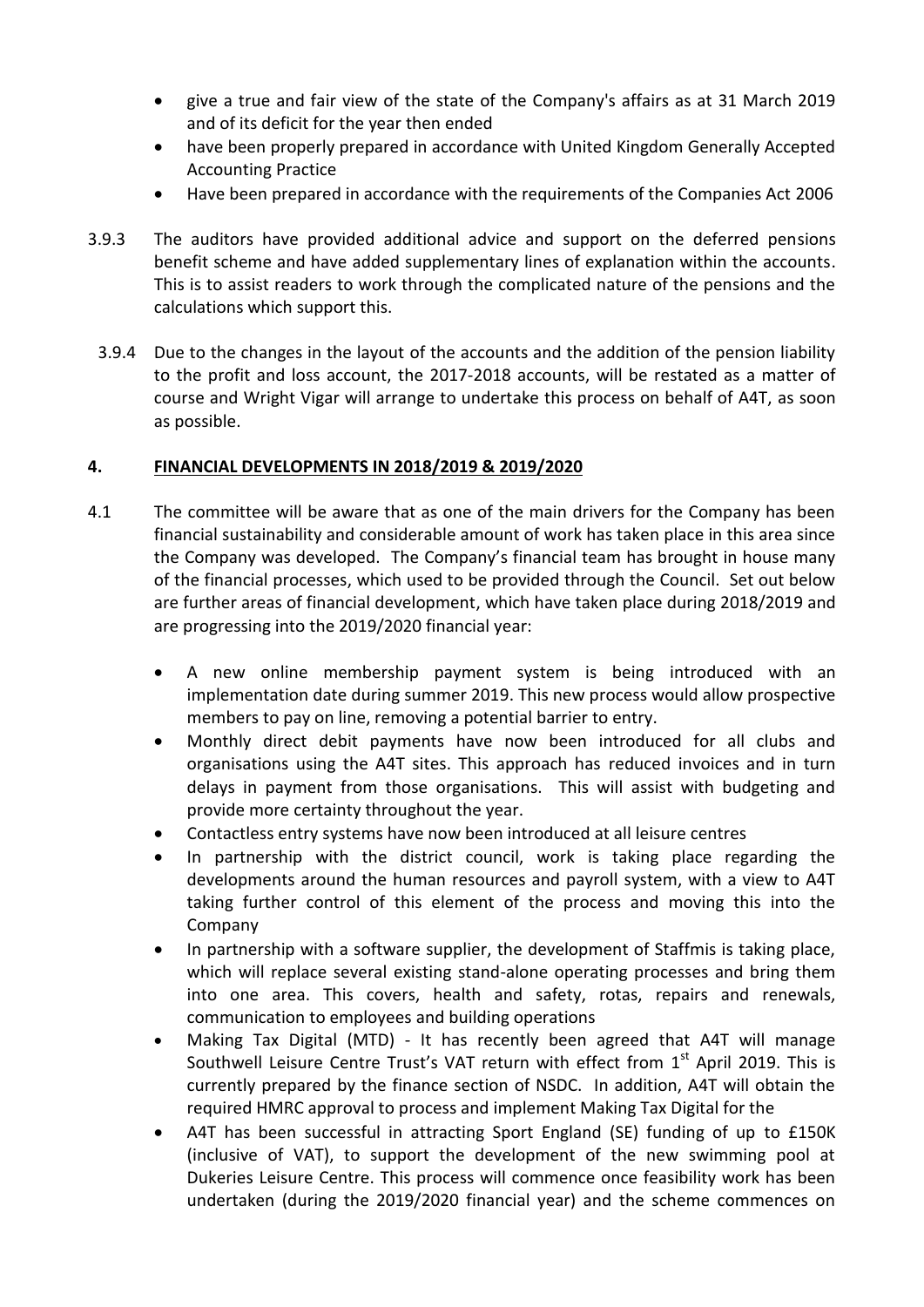site. There are very tight timescales to draw down the finance from SE; however A4T once the scheme is in place will look to draw down its finance first, in order to hit the project deadline for SE.

 Available reserve finance will be drawn down, to support the development of the Blidworth Steam and Sauna facility, if this is approved by members

# **5. PERFORMANCE REPORT 1 APRIL 2018 - 31 MARCH 2019**

- 5.1 Active4Today has monitored the performance of the Company against the agreed performance framework established when the Company was formed in 2015. Attached at appendix II is the suite of key indicators for 2018/2019. In addition, the main highlights have been extrapolated from this performance framework and are set out in the report below.
- 5.2 The Company has continued to create and offer a wide range of activities for all groups and has worked closely with community groups to introduce more people to physical activity at the leisure centres and in community settings. More details of these activities are included at appendix III, within the Sports Development report.
- 5.3 The total number of direct debit memberships across the business has experienced a slight decline by 1.01% in comparison to March 2018. This decrease has been due to decline in the junior memberships at DLC, following the termination of the agreement with the Wellow House School and the removal of swimming lessons.
- 5.4 The total number of adult memberships has seen an increase over the year, from 6,276 in March 2018 to 6,456 at 31 March 2019. This is a net increase of 180 adult members.
- 5.5 The total decrease in junior members across all sites compared to March 2018, is 278 net members. This is a very good outcome for the Company, considering the issues at the DLC and the changes to the programme and venue, which the customers have experienced since May 2018.
- 5.6 More specifically, junior membership at DLC has decreased by 257 in the year from 559 to 302. As stated above, this is due to the termination of the partnership hire agreement with Wellow House School and despite a positive transfer of 75 children's memberships to swimming lessons at SLC and NSFC, the total membership base has declined significantly. It is hoped that this decline will be turned around, once the new swimming pool at the DLC is developed.
- 5.7 Additionally the junior membership at NSFC has decreased slightly from 2,205 in March 2018 to 2,180 in March 2019. A net decrease of 25 children's memberships.

| <b>Membership Type</b> | <b>Actual</b> | <b>Target</b> | Comparison to<br><b>March 2018</b> | $+/-$<br>Change<br>compared<br>to<br><b>March 2018</b> |
|------------------------|---------------|---------------|------------------------------------|--------------------------------------------------------|
| <b>BLC Adult</b>       | 830           | 853           | 892                                | $-62$                                                  |
| <b>DLC Adult</b>       | 933           | 913           | 982                                | $-49$                                                  |
| <b>NSFC Adult</b>      | 4,693         | 4,355         | 4,402                              | $+291$                                                 |
| <b>BLC Junior</b>      | 27            |               | 23                                 | $+4$                                                   |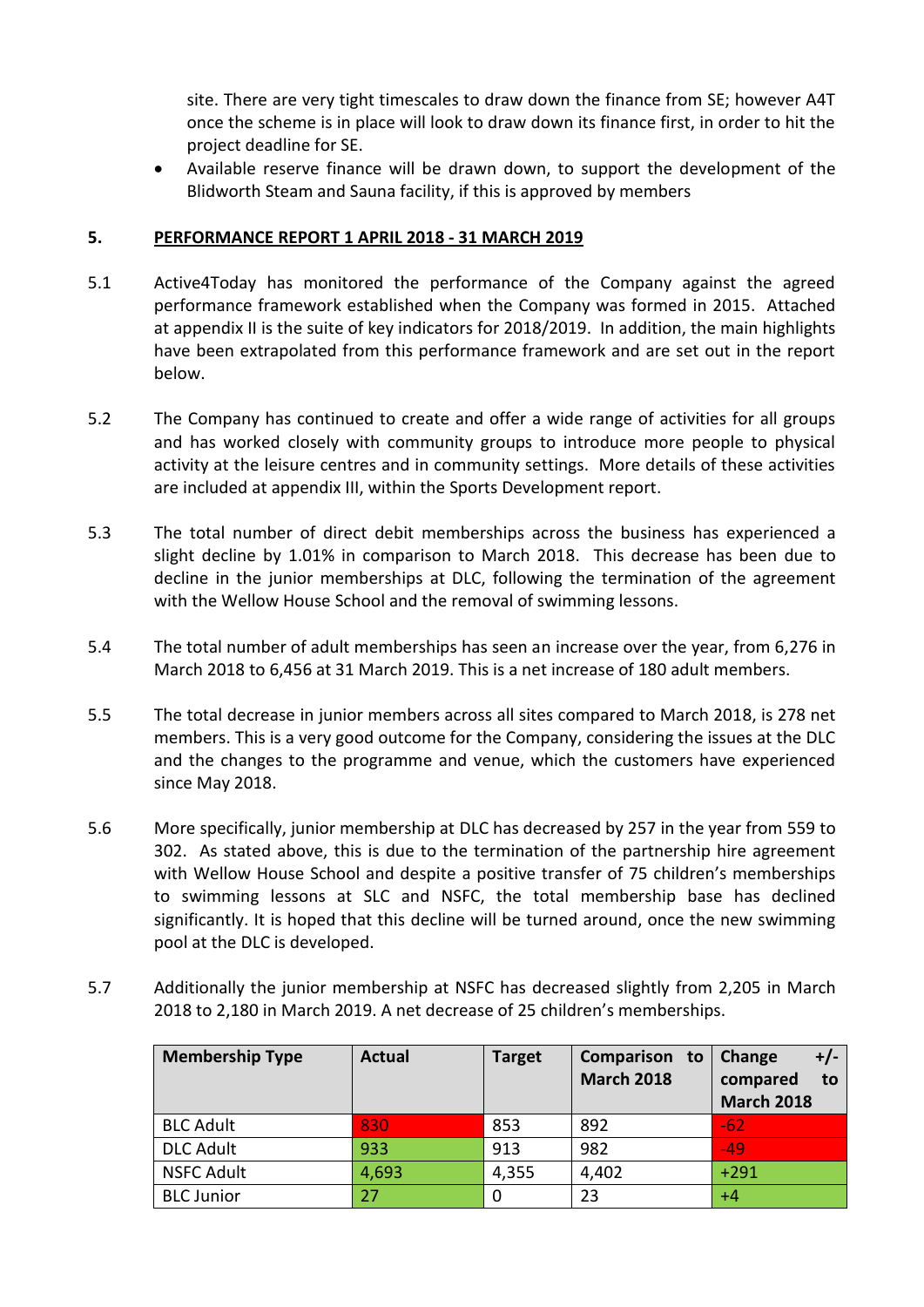| <b>DLC</b> Junior  | 302                 | 518   | 559   | $\overline{\phantom{a}}$<br>25<br>. . |
|--------------------|---------------------|-------|-------|---------------------------------------|
| <b>NSFC Junior</b> | .180<br><b>A.A.</b> | 2,289 | 2,205 | $\sim$<br><b>STAR</b>                 |
| <b>TOTAL</b>       | 8,965               | 8,928 | 9,063 | $-98$                                 |

Fig 1. Adult and junior comparison membership totals

5.8 Membership attrition across all sites is detailed in the table below. This is a positive position for memberships and demonstrates the improved retention work which takes place on-site and targets the adult membership base. However, this has been off-set by the impact of the loss of swimming provision in the Sherwood area; which has had a significant impact to the children's attrition rates. As stated above, it is expected this data will also improve, when the new swimming pool comes on line.

|                                | IMarch 2018 |                       | IMarch 2019           |                |
|--------------------------------|-------------|-----------------------|-----------------------|----------------|
| Category type   Attrition Rate |             | <b>Retention Rate</b> | <b>Attrition Rate</b> | Retention Rate |
| Adult                          | 3.79%       | 196.21%               | 3.5%                  | 96.5%          |
| <b>Child</b>                   | 2.89%       | $ 97.11\%$            | 4.54%                 | 195.46%        |

Fig 2. Overall Company retention rates for adults and juniors

- 5.9 Industry feedback confirms that the performance in the retention of adult memberships is regarded as excellent. This is an area of work which has been a focus for the Company and assists the customer journey. This has been supported by the introduction of the TRP surveys, which have been reported to Members throughout the year and includes the excellent performance of Blidworth Leisure Centre, which has been one of the highest performing centres in the country, for positive customer feedback. As a result of this, BLC received a 'Platinum Medal Award' from TRP, for its continued high performance in customer satisfaction, which is a fantastic achievement for the staff at the site and for A4T in general.
- 5.10 The number of referrals received from health professionals has had a large increase compared to March 2018. To 31 March 2019, the number of referrals received for all sites (including SLCT) was 459, compared to 304 the previous year. This represents an increase of 155. Of the 459 referrals, 250 clients have subsequently signed up to the subsidised membership scheme, allowing full access to all the activities available, with full support from a Level 3 GP Referral coach, or a Level 4 Cardiac Rehabilitation trained instructor. This is a positive statistic and confirms the success of the process, once the referrals attend the leisure centres, for their initial consultation**.**
- 5.11 The number of user visits across all sites for the year has reduced to 900,767 compared to 1,028,623 in March 2018; this is a decrease of 127,856. This problem has been communicated to Members several times throughout 2018/2019 and have focused on the ICT challenges, which have been experienced; including several large 'outages' of the systems. Many of these issues have now been rectified, with the move to 3 serves (from 1 server) taking place during April 2019. It is hoped that as a result of this new investment, the ICT environment for the operation of the Company, will be more stable throughout 2019/2020 and the usage figures will rise. This is reported further in para 5.28.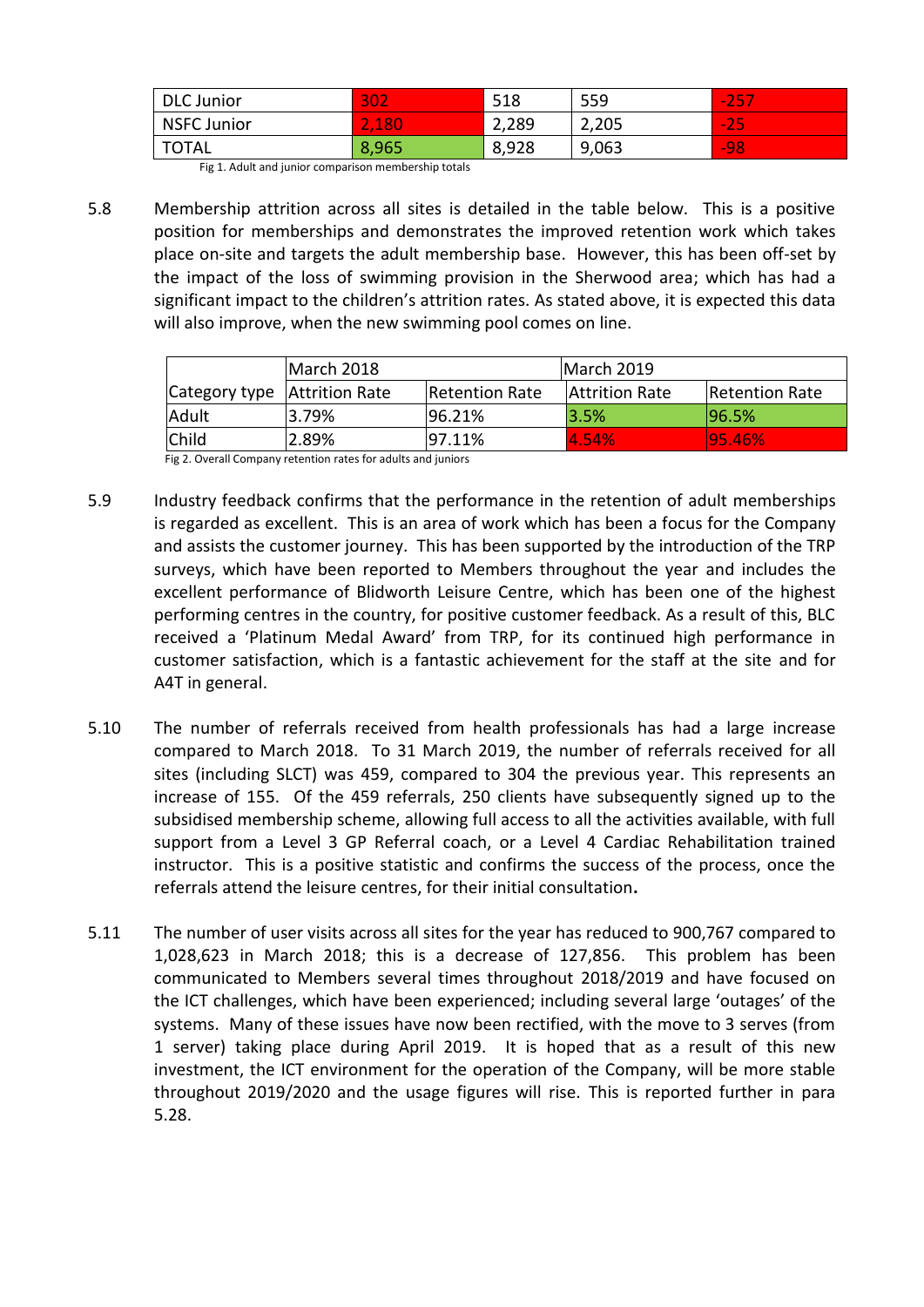- 5.12 The number of user visits for children and young people (under the age of 16) across all leisure centre sites has increased from 193,312 in March 2018, to 276,596 in March 2019. This can be attributed to the work of the site staff, including the programming team, sports development team and ongoing customer engagement. Capacity within the coaching programmes has been increased (due to moving customers around the facilities), as well as developing a wider range of activities that will attract this target age group.
- 5.13 The sports development team is continuing to work within the more challenging areas of the district, where physical activity levels are lower than expected. These areas are predominantly, Ollerton, Clipstone and Bilsthorpe, where programmes have been developed, with an aim to increase participation from nothing, to  $1 \times 30$  minutes of physical activity per week. A summary of sports development work areas, is included at appendix III.
- 5.14 The partnerships with Newark Academy and Bishop Alexander have both continued to move forward positively and has enabled A4T to secure more availability for local clubs and groups, through the accessing of valuable and high quality community facilities, at these venues. A4T has also provided professional advice to the Barnby Road Academy, Newark, to support of the development of their new sports hall. This partnership will continue to be developed over the forthcoming year, in order to enhance and increase community access to the facility.
- 5.15 Active4Today has recognised the requirements of ensuring staff are adequately trained and has delivered updates in safeguarding children and vulnerable adults to all staff that undertake activities involving those groups. This has also included a full audit to ensure all staff in positions where an enhanced DBS is required, is valid and up to date.
- 5.16 Website usage and hits for the Company continue to prove that the website is a well-used resource for existing and potential customers. However, the current trends within the industry demonstrate that the demographic of fitness users require a more interactive digital platform. As a result, A4T are investigating the development of an application or 'app' which would interface with all other existing software products. This should improve the customer journey, whilst at the same time collecting more accurate data on usage, frequency of visit and payment methods.
- 5.17 Due to the increasing number of customers using smartphones and fewer requirements for information in a printed format, during summer 2018, the 'Active' booklet was developed and printed for all sites including Southwell Leisure Centre Trust. This provides general information to the customer in a printed format, allowing the regularly changing information i.e. timetables to be updated digitally, reducing the amount of time and resource for printing numerous different leaflets. This has produced a cost saving of approximately £2,000 per year, while at the same time, providing information in a format which many customers prefer.
- 5.18 The use of the TRP (The Retention People) software has expanded during the year with introduction of automated surveys. This has proved extremely insightful and allowed customers to provide feedback in another format as well as 'scoring' their visitor experience. The engagements within the TRP automated customer satisfaction software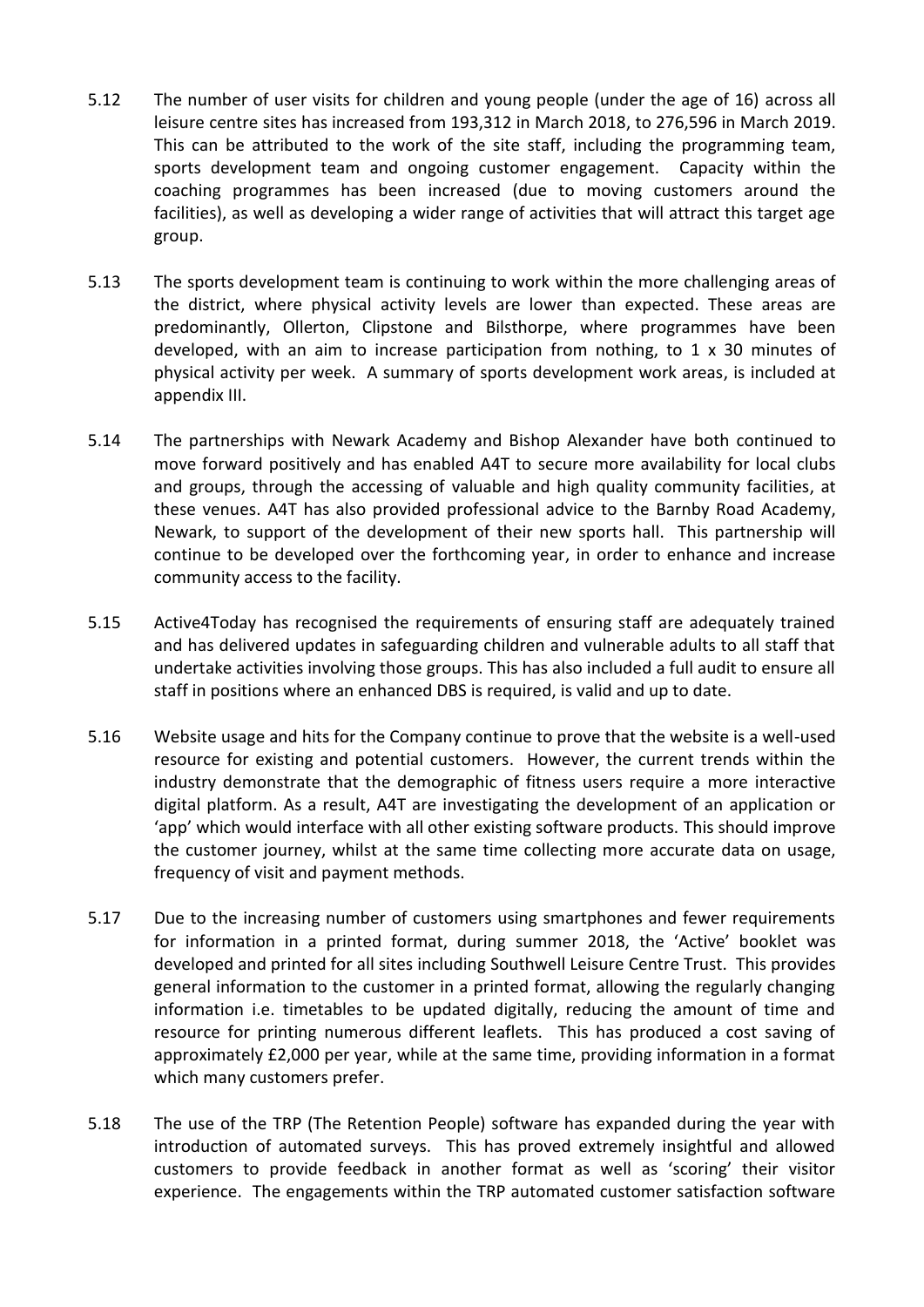system is very successful sending out over 1,600 questionnaires per month to members across both A4T and the SLCT, with a response rate of approximately 25%. This has a direct impact on the retention of the adult membership base, with customers sharing their concerns immediately, allowing a timely investigation and response to be provided. Similarly, there are many positive comments of praise regarding the centres and these are shared with staff and sites concerned.

- 5.19 BLC has continuously received extremely positive feedback and has achieved a Platinum medal award, based on its individual Net Promoter Score (NPS) since the introduction in August 2018. At the time of the award, their score based on completed surveys was 82; this compares to the total group score of 44, against the national average of 49 and represents a good position for all sites including SLCT.
- 5.20 In anticipation of the implementation of a new pricing structure from 1 April 2019, a new promotional plan has been developed, explaining the benefits and criteria for each membership available. This includes various opportunities throughout the year, for new members to 'beat the increase' when joining before April. The February promotion saw one of the key campaigns from the 3-year Pricing Strategy, creating a 'call to action' for customers to sign up before 31 March and pay 2018 membership prices. This generated new sales of 385 adult members and 192 juniors (including SLCT). Promotions will continue to take place throughout the year and currently A4T are looking forward to 'quarter 3' 2019, where promotions for the new swimming pool at the DLC will commence. In doing this, A4T and SLCT are both in a position to forecast more accurately, income levels over a 3-year period, providing much needed financial and membership information, in anticipation of future developments.
- 5.21 The roll out of portfolios for all junior members during April 2018 has been received positively by customers and has realised a cost saving of over £7K for the A4T and the SLCT. This has also removed much of the on-going resources for the administration of the badge and certificate process, allowing these resources to be re-allocated, to concentrate on other leisure centre operations.
- 5.22 The sales and promotions for 2019 were brought forward to start at the end of December 2018, in a bid to recognise and retain existing members. This approach seeks to acknowledge and reward loyalty members and schemes such as the '12 days of Christmas' campaign were a huge success in achieving this. January's new sales campaign commenced on Boxing Day, similar to the large national retailers. The promotional aim was to attract new customers to sign up earlier, in order to collect the first direct debit on 1 February. This also assists the centres with spreading the customer sign ups through the traditional busy period, allowing a more personal and quality contact, to take place with instructors.
- 5.23 In addition, there have been a number of promotional campaigns which have targeted different groups to promote membership sales. These included a 'pay and play' incentive in October, encouraging people who currently 'pay as they go' to join a membership and save money. During November, the 'Something for Everyone' campaign, promoted the benefits of exercise and the varied programme of activities on offer at the sites. This generated new sales of 379 adult members and 169 juniors (including SLCT).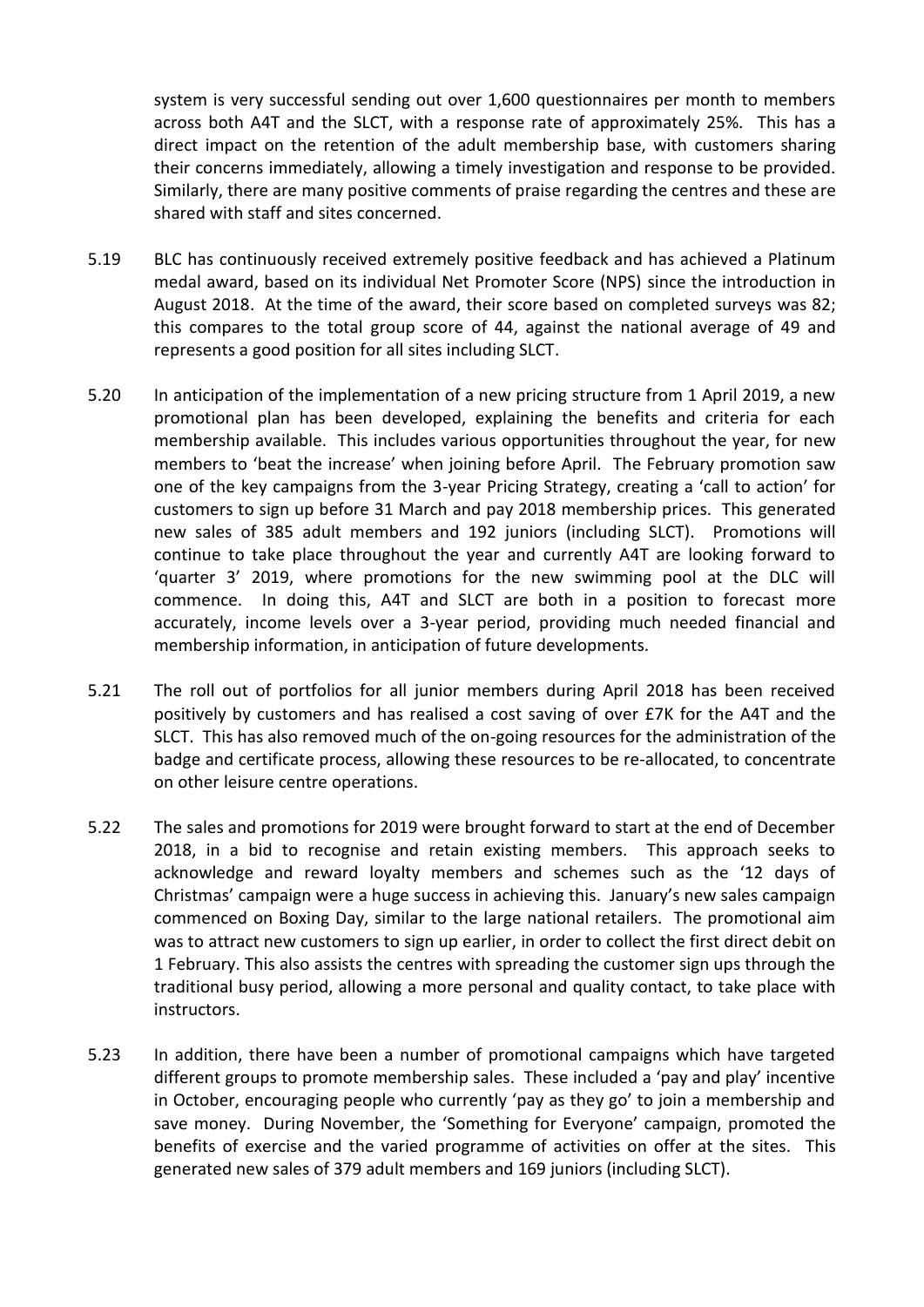- 5.24 The new 'Premier' membership was launched on 1 December at NSFC. The initial feedback from this new membership offer has been extremely positive; with members finding the 1-2-1 weekly support from the instructors a real motivator, in reaching their fitness and lifestyle goals. To date there are 41 members taking advantage of the additional benefits on offer from this membership.
- 5.25 As a result of the feedback from parents of the children on the Xperience membership, Active4Today and Southwell Leisure Centre Trust re-instated alternative sessions for those children that missed sessions due to bank holiday closures. Although customers wanting an alternative session are small, with only 57 customers out of 4,136 customers taking up the initiative during Easter 2018, for inclusivity purposes, it was felt that this approach should be available to parents. Many customers however, continue to take up the offer of FREE public swimming instead, which has been in place for approximately two years. The alternative sessions will continue to be offered throughout 2019/2010 to those customers affected by Bank Holiday closures and who have children on the Xperience memberships.
- 5.26 The delivery of a Christmas Fun Week from Monday 17 December saw over 4,500 children across Active4Today and Southwell Leisure Centre Trust enjoy fun galas, gymnastics and trampoline displays and a visit from Santa, with treats provided for every child. The adults were not left out either and had an opportunity of enjoying a mince pie and or healthy fruit option, whilst they visited the leisure centres throughout the week. The events were an incredible success and both adults and children received prizes during the week, if they were entered into the raffle draw; full coverage of all prize winners were then advertised via various forms of social media.
- 5.27 Contactless technology has recently been installed at all leisure centres, to enhance the point of entry for customers. This has been a partnership project, with the front of house software provider and the roll out of the contactless entry cards and bands has also been undertaken. This will be a faster and more efficient access with either a chipped card or a 'band entry system'. This has been a new area of development for the A4T and SLCT and has taken approximately 12 months to develop and implement fully. In addition to this and an issue which has slowed the centres operations down over the past several months, has been the migration of servers. During April 2019, as part of the contactless installation, A4T and SLCT have had server increases, moving the operations of the facilities from 1 server to 3 servers. This should provide a more stable ICT infrastructure with more capacity for the multiple ICT software systems used across the business, and ultimately provide an improved service for the customers.

# **6. PROPOSAL**

6.1 It is proposed that the district council acknowledge the work, which has been undertaken by Active4Today Limited, including the hard work to mitigate the issues which have arisen at the Dukeries Leisure Centre throughout the year.

#### **7. BUDGET IMPLICATIONS**

7.1 There are no direct budgetary implications contained within the report, over and above those which have been set out above.